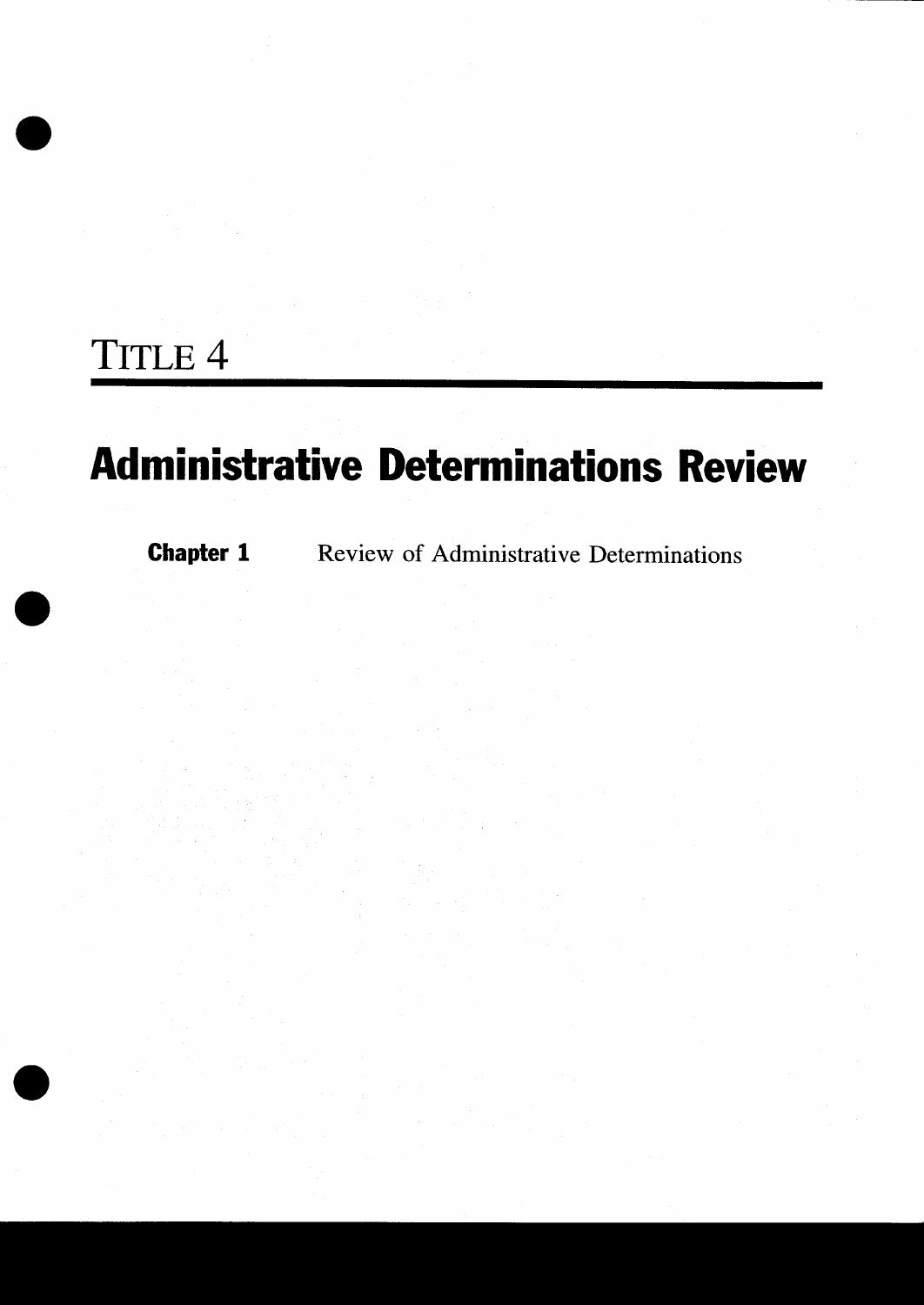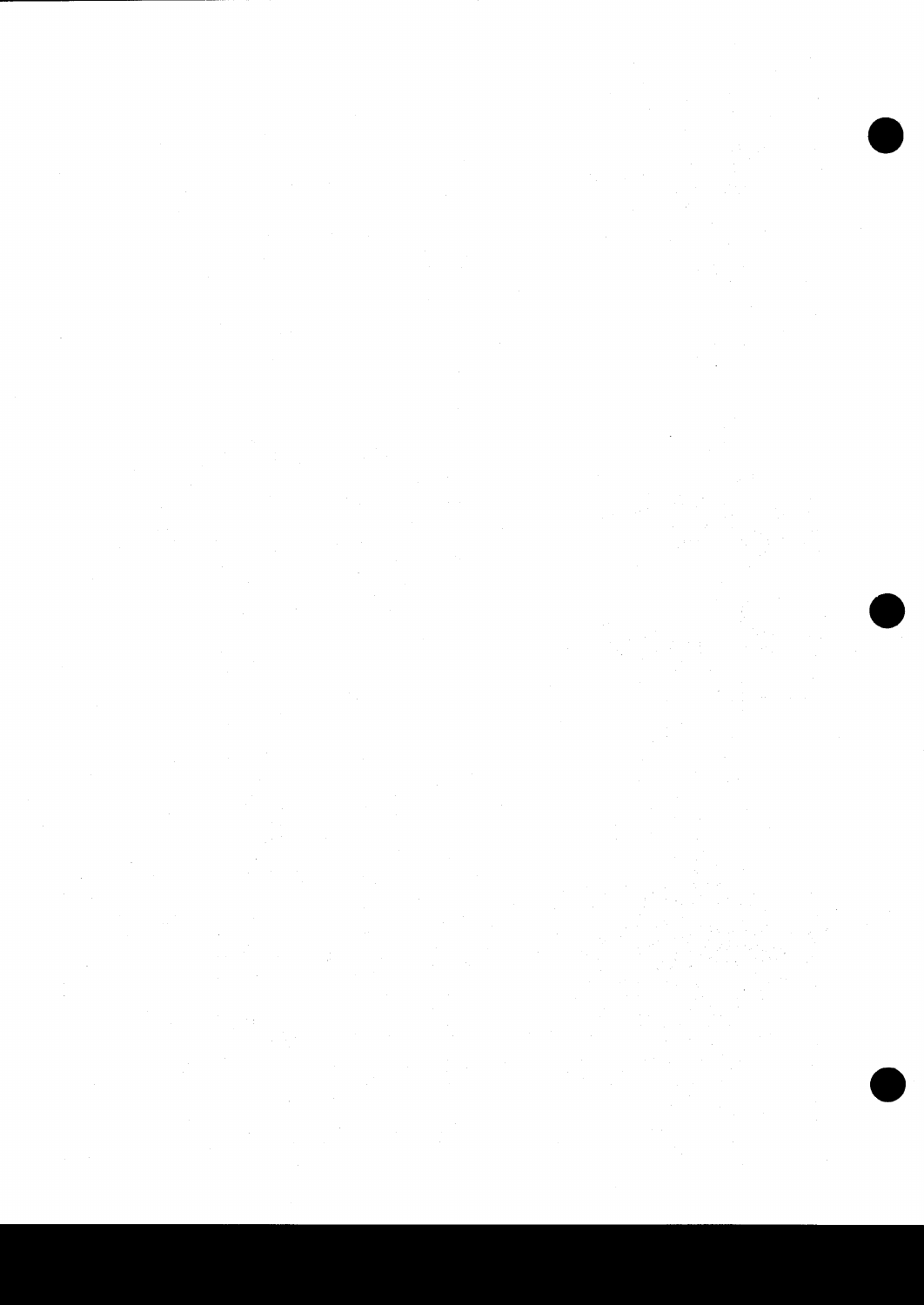Title  $4 \triangleright$  Chapter 1

### **Review of Administrative Determinations**

| $4 - 1 - 1$  | Review of Administrative Determinations |
|--------------|-----------------------------------------|
| $4 - 1 - 2$  | Determinations Reviewable               |
| $4 - 1 - 3$  | Determinations Not Subject to Review    |
| 4-1-4        | <b>Municipal Authority Defined</b>      |
| $4 - 1 - 5$  | Persons Aggrieved                       |
| $4 - 1 - 6$  | Reducing Determination to Writing       |
| 4-1-7        | Request for Review of Determination     |
| $4 - 1 - 8$  | Review of Determination                 |
| $4 - 1 - 9$  | <b>Administrative Appeal</b>            |
| 4-1-10       | Hearing on Administrative Appeal        |
| 4-1-11       | Final Determination                     |
| $4 - 1 - 12$ | Judicial Review                         |
| 4-1-13       | Legislative Review                      |
|              |                                         |

#### Sec. 4-1-1 Review of Administrative Determinations.

Any person aggrieved by an administrative determination of the Town Board or a board, commission, committee, agency, officer or employee of the Town of Warren or agent acting on its behalf may have such determination reviewed as provided in this Chapter. The remedies under this Chapter shall not be exclusive, but an election to proceed hereunder shall be an election of remedies

State Law Reference: Section 68.01, Wis. Stats

## State Law Reference: Section 68.01, Wis. Stats.<br>Sec. 4-1-2 Determinations Reviewable.

The following determinations are reviewable under this Chapter

- (a) The grant or denial in whole or in part after application of an initial permit, license, right, privilege or authority, except a fermented malt beverage or intoxicating liquor license.<br>
(b) The suspension, revocation privilege or authority, except a fermented malt beverage or intoxicating liquor license.
- (b) The suspension, revocation or nonrenewal of an existing permit, license right, privilege or authority, except as provided in Section  $4-1-3(d)$ .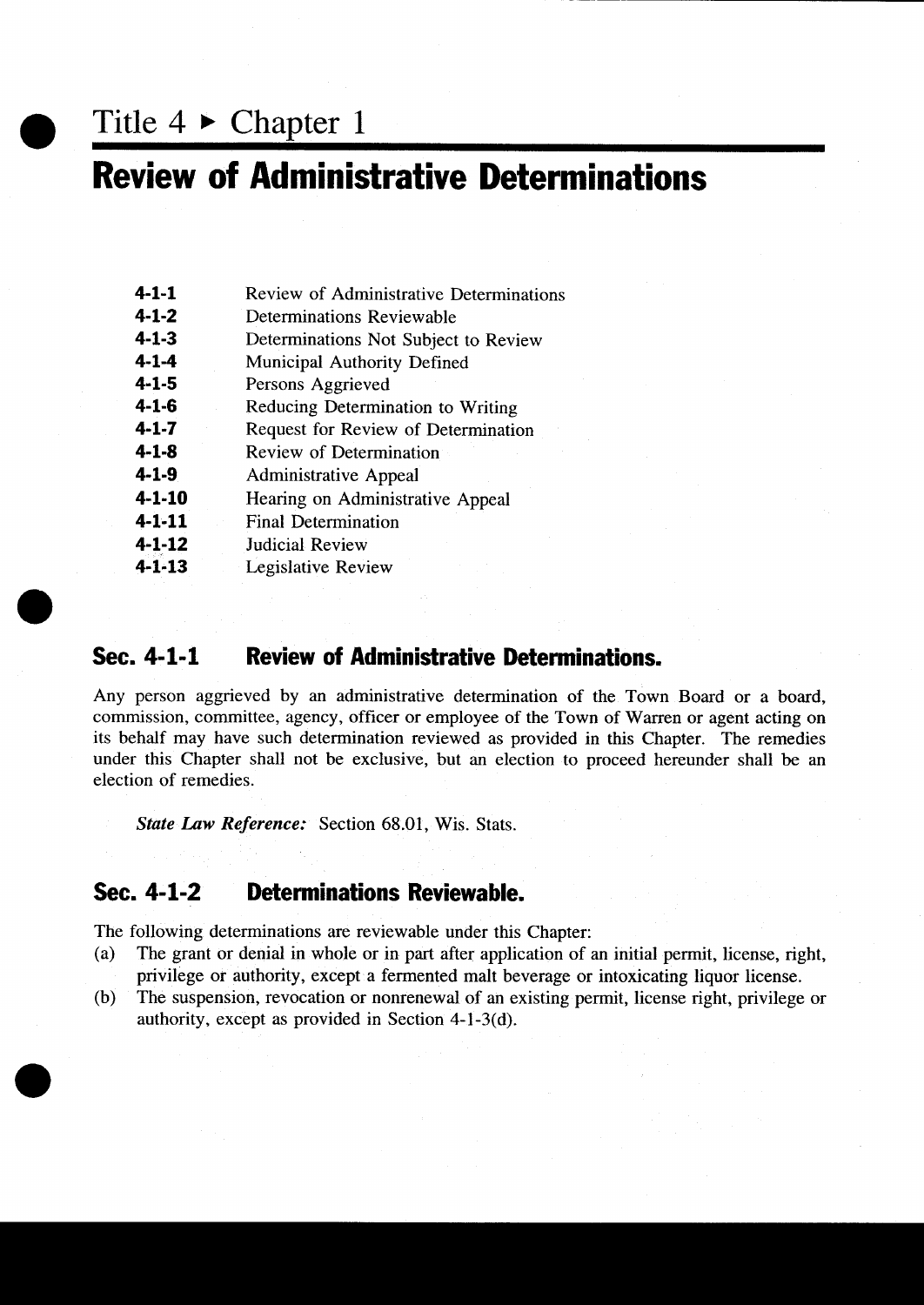- c) The denial of a grant of money or other thing of value under a statute or ordinance prescribing conditions of eligibility for such grant
- (d) The imposition of a penalty or sanction upon any person except a municipal employee or officer, other than by a court.
- (e) The suspension or removal of a Town officer or employee except as provided in Section The import<br>officer, c<br>The susp<br>4-1-3(b) 4-1-3(b) and  $(g)$ .

State Law Reference: Section 68.02, Wis. Stats.

#### Sec. 4-1-3 Determinations Not Subject to Review.

The following determinations are not reviewable under this Chapter

- (a) A legislative enactment. A legislative enactment is an ordinance, resolution or adopted motion of the Town Board
- b Any action subject to administrative or judicial review procedures under state statutes or other provisions of this Code
- $(c)$ The denial of a tort or contract claim for money required to be filed with the Town under Sec. 62.26, Wis. Stats.
- (d) The grant, denial, suspension or revocation of a fermented malt beverage license under Ch. 125, Wis. Stats.
- (e) Judgments and orders of a court.<br>(f) Determinations made during mun
- Determinations made during municipal labor negotiations.
- $(g)$  Determinations subject to grievance, arbitration or other procedures provided in collective bargaining agreements

State Law Reference: Section 68.03, Wis. Stats.

#### Sec. 4-1-4 Municipal Authority Defined.

"Municipal authority" includes the Town Board, commission, committee, agency, officer, "Municipal authority" includes the Town Board, commission, committee, agency, officer, employee or agent of the Town making a determination under Section 4-1-1, and every person, committee or agency of the Town to make an **Sec. 4-1-4 Municipal Authority Defined.**<br>"Municipal authority" includes the Town Board, commission, committee, agency, off employee or agent of the Town making a determination under Section 4-1-1, and every percommitte

State Law Reference: Section 68.05, Wis. Stats.

# committee or agency of the Town to make an<br>State Law Reference: Section 68.05, W<br>Sec. 4-1-5 Persons Aggrieved.<br>A person aggrieved includes any individual

A person aggrieved includes any individual, partnership, corporation, association, public or private organization; officer, department, board, commission or agency of the Town, whose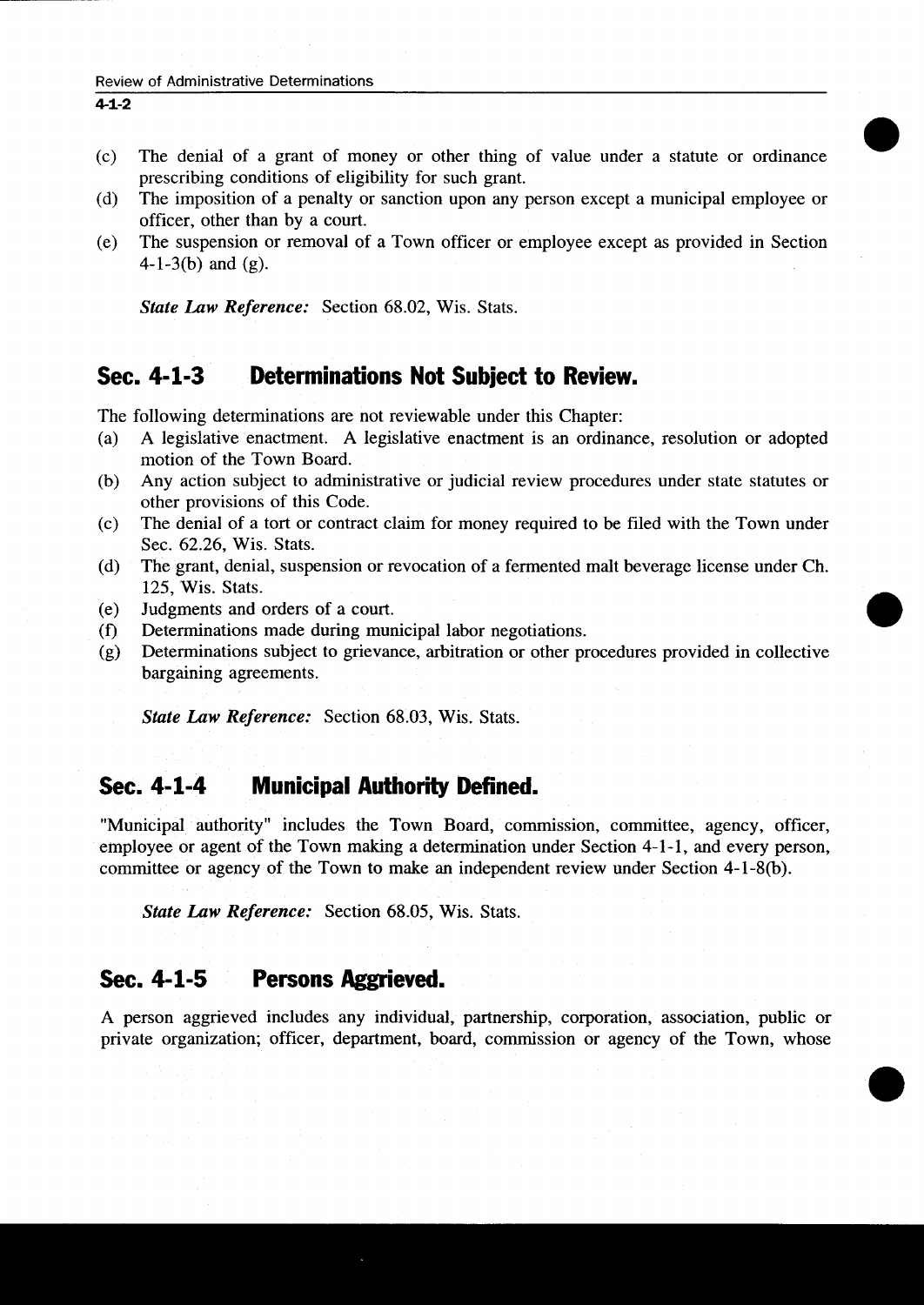rights, duties or privileges are adversely affected by a determination of a municipal authority No department, board, commission, agency, officer or employee of the Town who is aggrieved may initiate review under this Chapter of a determination of any other department, board, commission, agency, officer or employee of the Town, but may respond or intervene in a review proceeding under this Chapter initiated by another

State Law Reference: Sections 68.01 and 68.08, Wis. Stats.

#### Sec. 4-1-6 Reducing Determination to Writing.

If a determination subject to this Chapter is made orally (or if in writing) and does not state the reasons for the decision, the municipal authority making such determination shall, upon written request of any person aggrieved by such determination made within ten (10) days of notice of such determination, reduce the determination and the reasons therefor to writing and mail or deliver such determination and reasons to the person making the request. The determination shall be dated and shall advise such person of his right to have such determination reviewed, that such review may be obtained within thirty (30) days, and the office or person to whom a request for review shall be addressed

State Law Reference: Section 68.07, Wis. Stats.

#### Sec. 4-1-7 Request for Review of Determination.

Any person aggrieved may have a written or oral determination reviewed by written request mailed or delivered to the municipal authority which made such determination within thirty (30) days of notice to such person of such determination. The request for review shall state the grounds upon which the person aggrieved contends that the determination should be modified or reversed. A request for review shall be made to the officer, employee, agent, agency, committee, board, commission or body who made the determination, but failure to make such request to the proper party shall not preclude the person aggrieved from review unless such failure has caused prejudice to the municipal authority.

State Law Reference: Section 68.08, Wis. Stats.

#### Sec. 4-1-8 Review of Determination.

(a) Initial Determination. If a **Ermination.**<br>request for review is made under Section 4-1-7, the<br>all be termed an initial determination. determination to be reviewed shali be termed an initial determination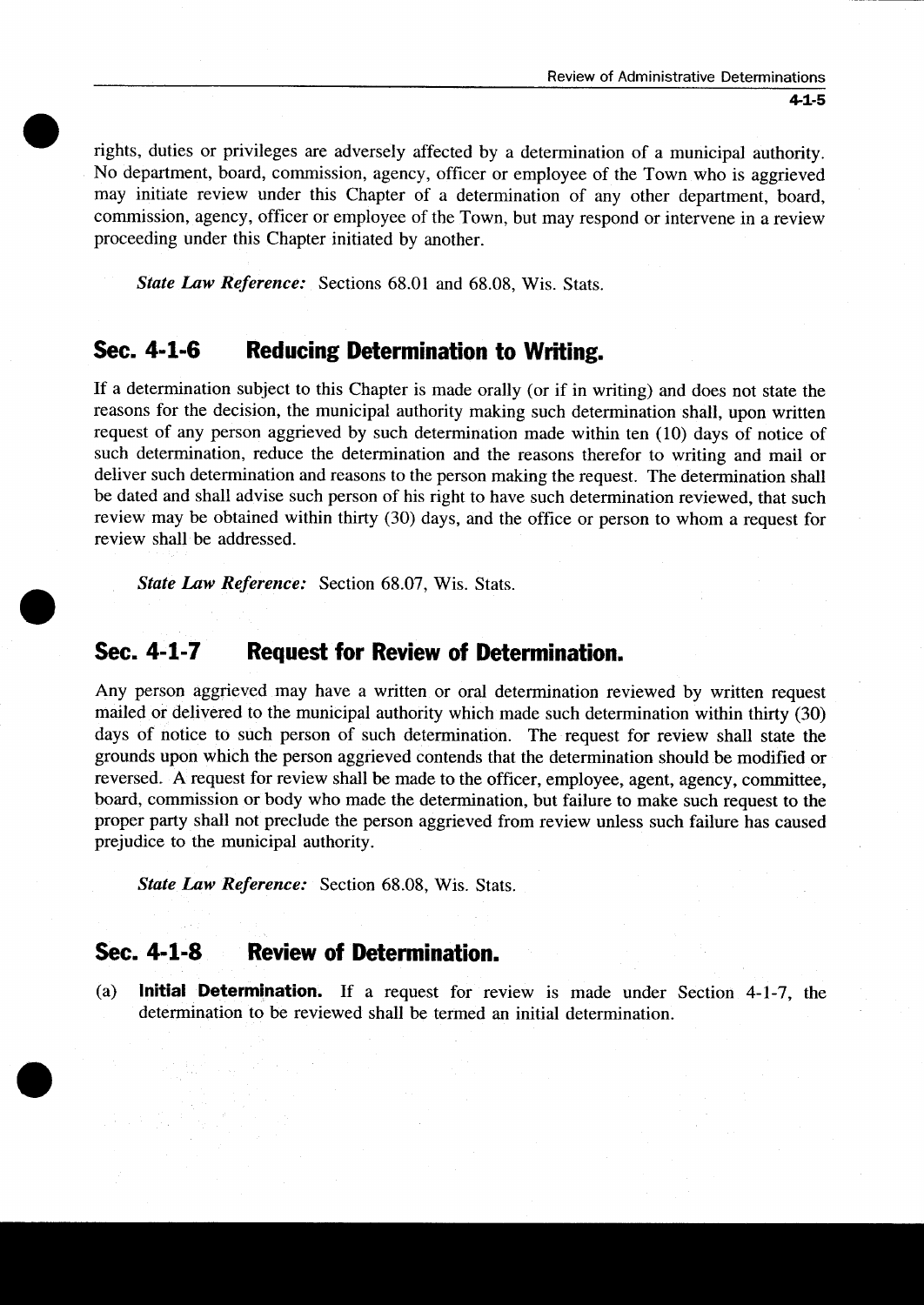- (b) Who Shall Make Review. A review under this Section may be made by the officer, employee, agent, agency, committee, board, commission or body who made the initial determination. However, an independent review of such determination by another person, committee or agency of the Town ("municipal authority"), appointed by the Chairperson without confirmation, shall be provided if practicable.
- $(c)$  When to Make Review. The municipal authority shall review the initial determination within fifteen (15) days of receipt of a request for review. The time for review may be extended by agreement with the person aggrieved
- (d) Right to Present Evidence and Argument. The person aggrieved may file with his and argument in support of his/her position with respect to the initial determination.
- request for review, or within the time agreed with the municipal authority, written evidence<br>and argument in support of his/her position with respect to the initial determination.<br>**Decision on Review.** The municipal author  $(e)$  **Decision on Review.** The municipal authority may affirm, reverse or modify the initial determination and shaIl mail or deliver to the person aggrieved a copy of the municipal authority's decision on review which shall state the reasons for such decision. The decision shall advise the person aggrieved of his/her right to appeal the decision, that appeal may be taken within thirty (30) days, and the office or person with whom notice of appeal shall be filed

State Law Reference: Section 68.09, Wis. Stats.

#### Sec. 4-1-9 Administrative Appeal.

- (a) From Initial Determination or Decision on Review.<br>(1) If the person aggrieved had a hearing substantially
- 11 If the person aggrieved had a **Appeal.**<br> **ecision on Review.**<br>
hearing substantially in compliance with Section 4-1-10<br>
n was made, he/she may elect to follow Sections 4-1-6 Initial Determination or Decision on Review.<br>If the person aggrieved had a hearing substantially in compliance with Section 4-1-10<br>when the initial determination was made, he/she may elect to follow Sections 4-1-6<br>through when the initial determination was made, he/she may elect to follow Sections  $4-1-6$  through  $4-1-8$ , but is not entitled to a further hearing under Section  $4-1-10$  unless granted by the municipal authority. He/she may, however, seek judicial review under Section 4-1-12. Example 1120 and the US of the Meridian Section 4-1-8 and 4-1-8 and 4-1-6 through 4-1-8 and 4-1-6 through 4-1-8 and 4-1-8 and 5-2 and 4-1-8 and 4-1-8 and 5-2 and 4-1-8 and 5-2 and 4-1-8 and 5-2 and 4-1-8 and 5-2 and 4-1-8
- $(2)$ If the person aggrieved did not have <sup>a</sup> hearing substantially in compliance with granted by the municipal authority. He/she may, however, seek judicial review under<br>Section 4-1-12.<br>If the person aggrieved did not have a hearing substantially in compliance with<br>Section 4-1-10 when the initial determinat If the person aggrieved did not have a hearing substantially in compliance with<br>Section 4-1-10 when the initial determination was made, he/she shall follow Sections<br>4-1-6 through 4-1-8 and may appeal under this Section fr Section 4-1-10<br>4-1-6 through<br>Section 4-1-8.<br>Within Which Section 4-1-8.<br>(b) Time Within Which Appeal May Be Taken Under This Section. Appeal from a
- decision on review under Section 4-1-8 may be taken within thirty  $(30)$  days of notice of such decision.
- such decision.<br>(c) **How Appeal May Be Taken.** An appeal under this Section may be taken by filing with Section 4-1-8.<br> **Time Within Which Appeal May Be Taken Under This Section**<br>
decision on review under Section 4-1-8 may be taken within thirty (30)<br>
such decision.<br> **How Appeal May Be Taken.** An appeal under this Section m or mailing to the office or person designated in the municipal authority's decision on review written notice of appeaL

State Law Reference: Section 68.10, Wis. Stats.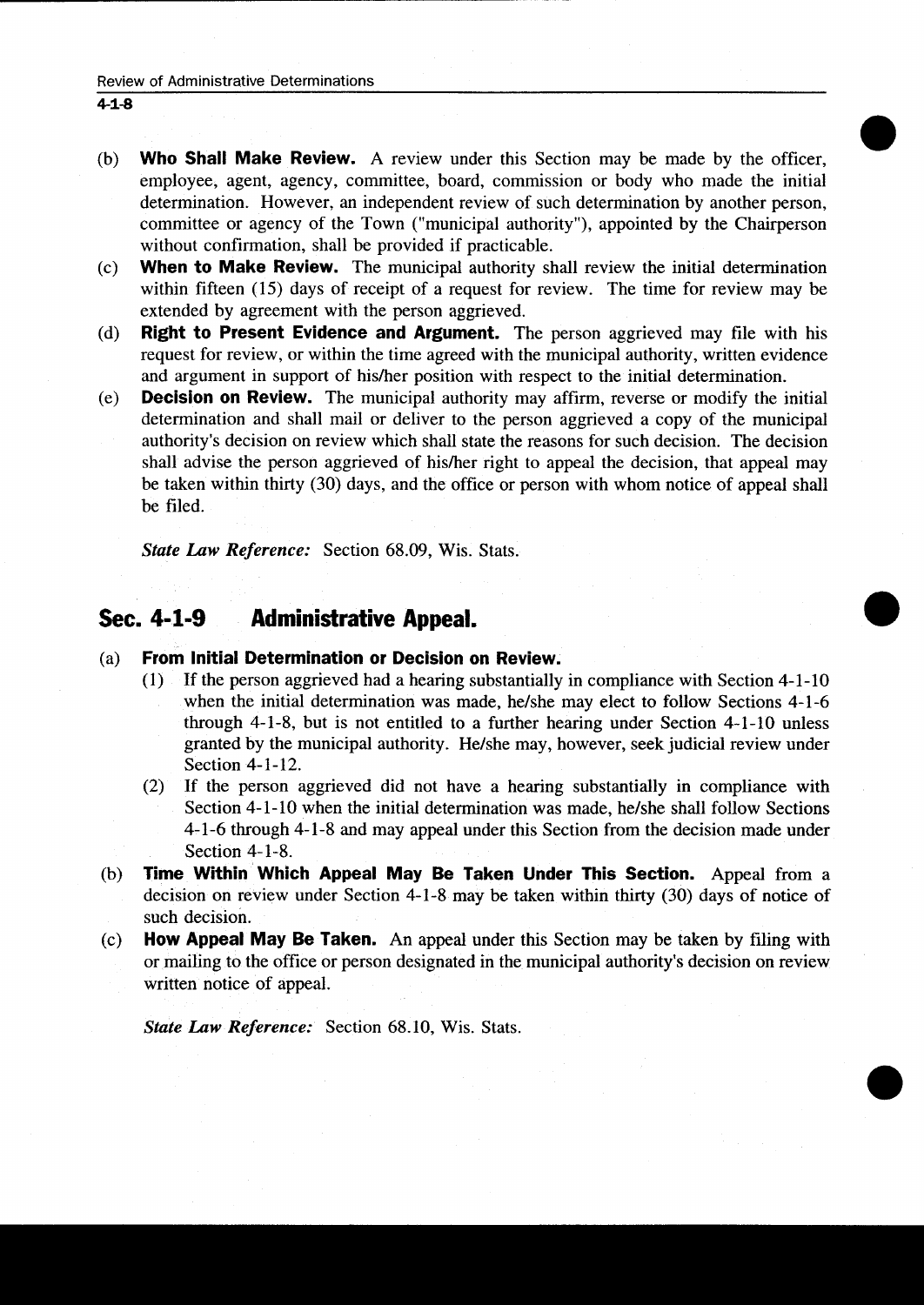### Sec.  $4-1-10$  Hearing on Administrative Appeal.<br>(a) Time of Hearing. The Town shall provide the appellant

- (a) **Time of Hearing.** The Town shall provide the appellant a hearing on an appeal under **4-1-10 Hearing on Administrative Appeal.**<br> **Time of Hearing.** The Town shall provide the appellant a hearing on an appeal under Section 4-1-9 within fifteen  $(15)$  days of receipt of the notice of appeal and shall serve appellant with notice of such hearing by mail or personal service at least ten  $(10)$  days before such hearing. The office or person with whom a notice of appeal is filed shall immediateiy notify the Town Attorney who shall forthwith advise the Chairperson of such appeaL
- $(b)$  **Conduct of Hearing.** At the hearing, the appellant and the municipal authority may be represented by caunsel and may present evidence and call and examine wimesses and cross examine witnesses of the other party. Such witnesses shall be sworn by the person conducting the hearing. The Chairperson shall appoint, without confirmation, an impartial decision maker who may be an officer, committee, board or commission of the Town or the Town Board who did not participate in making or reviewing the initial determination who shall make the decision on administrative appeal. The decision maker may issue subpoenas. The hearing may, however, be conducted by an impartial person, committee, board or commission designated by the Chairperson to conduct the hearing and report to the decision maker
- $(c)$  **Record of Hearing.** The person conducting the hearing or a person employed for that purpose shall take notes of the testimony and shali mark and preserve all exhibits The person conducting the hearing may, and upon request of the appellant, shall cause the proceedings to be taken by a stenographer or by a recording device, the expense thereof to be paid by the Town
- (d) **Hearing on Initial Determination.** Where substantial existing rights are affected by an initial determination, the municipal authority making such determination shall, when practicable, give any person directly affected an opportunity to be heard in accordance with this Section before making such determination.

# State Law Reference: Section 68.11, Wis. Stats<br>
Sec. 4-1-11 Final Determination.

- **Sec. 4-1-11 Final Determination.**<br>(a) Within twenty (20) days of completion of the hearing conducted under Section 4-1-10 and the filing of briefs, if any, the decision maker shall mail or deliver to the appellant its determination.
- Intermination stating the reasons therefor. Such determination shall be a final determination.<br>A determination following a hearing substantially meeting the requirements of Section 4-1-10 or a decision on review under Sect  $(b)$ A deternunation following a hearing substantially meeting the requirements of Section written determination stating the reasons therefor. Such determination shall b<br>determination.<br>A determination following a hearing substantially meeting the requirements of<br>4-1-10 or a decision on review under Section 4-1-8

State Law Reference: Section 68.12, Wis. Stats.